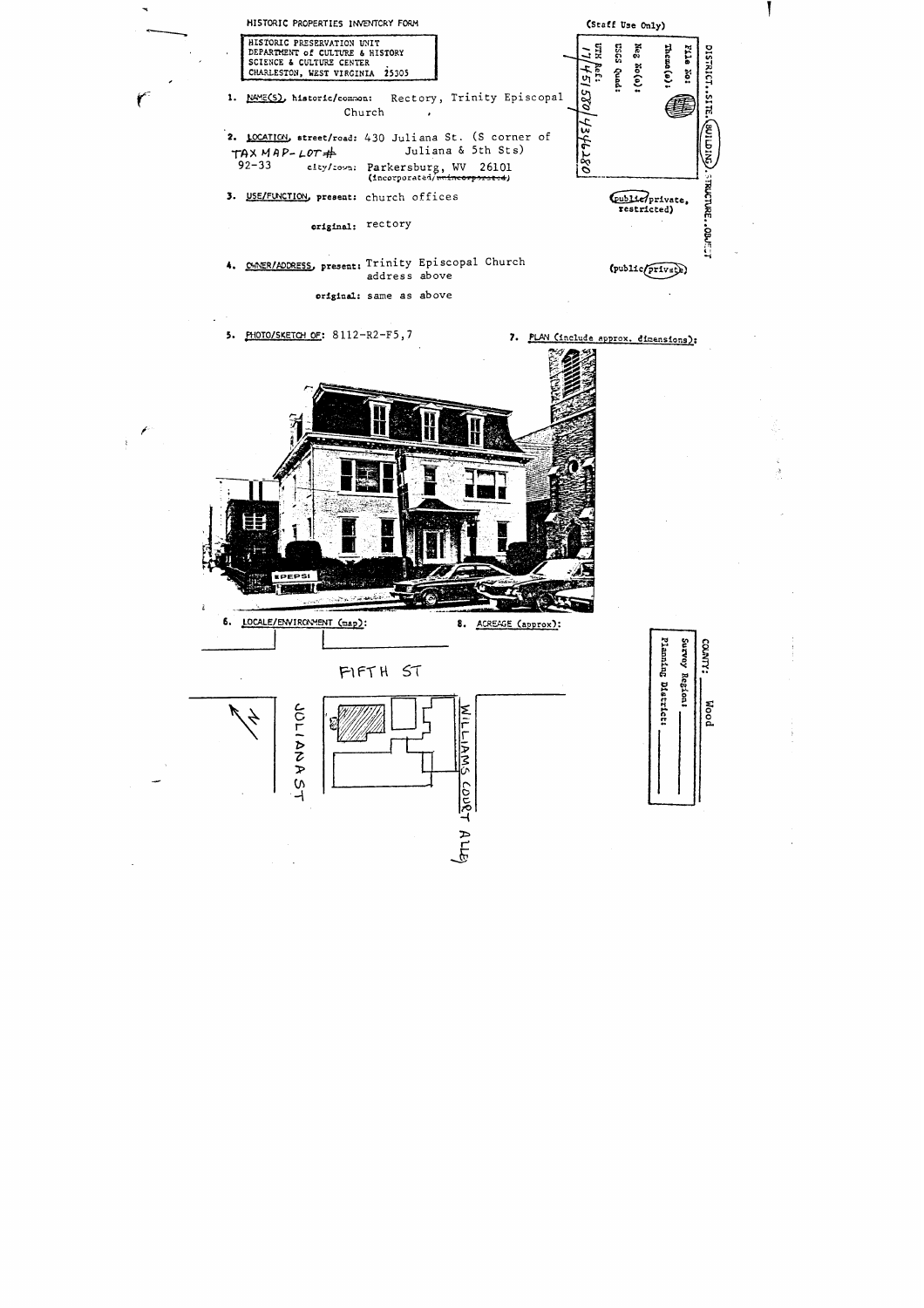| 9.                                                                |                                                                                                                                                                                                                                                                | Rect<br>DESCRIPTION (clarify as appropriate): See attached                                                                                                                                                                                                                                                                                     |  |  |  |  |  |
|-------------------------------------------------------------------|----------------------------------------------------------------------------------------------------------------------------------------------------------------------------------------------------------------------------------------------------------------|------------------------------------------------------------------------------------------------------------------------------------------------------------------------------------------------------------------------------------------------------------------------------------------------------------------------------------------------|--|--|--|--|--|
|                                                                   |                                                                                                                                                                                                                                                                | a. Exterior Fabric<br>b. Structural System<br>c. Roofing Material                                                                                                                                                                                                                                                                              |  |  |  |  |  |
|                                                                   |                                                                                                                                                                                                                                                                | $max_{\text{max}}$ X<br>stone<br>wood<br>brick painted<br>$\text{metal}$<br>${\tt frame}$<br>concrete<br>slate<br>108<br>stucco<br>tile<br>metal<br>veatherboard<br>asphalt<br>other<br>clapboard<br>composition<br>board & batten<br>other<br>foundation stone<br>shingle<br>other                                                            |  |  |  |  |  |
|                                                                   | d.                                                                                                                                                                                                                                                             | Associated Structures (use/type):<br>e. Integrity (include dates):<br>outbuildings<br>encoded and the contract of the contract of the contract of the contract of the contract of the contract of the contract of the contract of the contract of the contract of the contract of the contract of the<br>original site <i>grelocated</i>       |  |  |  |  |  |
|                                                                   |                                                                                                                                                                                                                                                                | alterations NW facade 2nd story<br>dependencies<br><u>. windows, portico</u>                                                                                                                                                                                                                                                                   |  |  |  |  |  |
|                                                                   |                                                                                                                                                                                                                                                                | additions see Trinity Church form<br>other                                                                                                                                                                                                                                                                                                     |  |  |  |  |  |
|                                                                   | ٤.                                                                                                                                                                                                                                                             | Condition:<br>Threats:<br>g.<br>excellent<br>$\mathbf{good}$<br>fair<br>deteriorated<br>abandoned                                                                                                                                                                                                                                              |  |  |  |  |  |
|                                                                   | 10. SIGNIFICANCE (use additional sheet if necessary):<br>a. Architect/Builder/Engineer:<br>The rectory was built during the tenure of                                                                                                                          |                                                                                                                                                                                                                                                                                                                                                |  |  |  |  |  |
|                                                                   | Dr. William L. Hyland (1859-1878), fourth<br>rector of Trinity Parish. At that time,<br>b. Style/Period: Second Empire<br>the parish was served by an 1843 brick church.<br>1863<br>Date(s):<br>c.<br>It is a notable Second Empire design for<br>Parkersburg. |                                                                                                                                                                                                                                                                                                                                                |  |  |  |  |  |
|                                                                   |                                                                                                                                                                                                                                                                | Trinity Rectory is actually the only remaining building in downtown<br>which exhibits the concave profile mansard roof so identified with<br>Second Empire period architecture. Other examples are seen in<br>Parkersburg's Julia-Ann Square Historic District though the Episcopal<br>rectory remains the definitive downtown representative. |  |  |  |  |  |
| 21.                                                               |                                                                                                                                                                                                                                                                | BIBLIOGRAPHY:                                                                                                                                                                                                                                                                                                                                  |  |  |  |  |  |
|                                                                   |                                                                                                                                                                                                                                                                | A History of Trinity Parish, Parkersburg, WV, 1979. Custombook, Inc.,<br>Hackensack, N.J.                                                                                                                                                                                                                                                      |  |  |  |  |  |
| Heritage and Horizons. Parkersburg Art Center, Parkersburg, 1972. |                                                                                                                                                                                                                                                                |                                                                                                                                                                                                                                                                                                                                                |  |  |  |  |  |
|                                                                   |                                                                                                                                                                                                                                                                |                                                                                                                                                                                                                                                                                                                                                |  |  |  |  |  |
|                                                                   |                                                                                                                                                                                                                                                                |                                                                                                                                                                                                                                                                                                                                                |  |  |  |  |  |

「大学の大学の あいまい

**大阪、大学文学家** 

STANDARD COMPANY OF THE PART OF THE STANDARD

三个字

ś

 $\frac{1}{2}$ 

 $\sim$ 

 $\frac{1}{\sqrt{2}}$ 

 $\mathcal{A}^{\text{out}}$ 

 $\sim 10$ 

ί.

|                           | 12. FORM PREPARED BY Eliza Smith, Christina Mann<br>$.$ DATE $12/81$ |                                                                             |  |  |  |
|---------------------------|----------------------------------------------------------------------|-----------------------------------------------------------------------------|--|--|--|
| b. Organization Landmarks |                                                                      | a. Address ____ Allegheny quare West, Pittsburgh, PA 15212<br>lanning, Inc. |  |  |  |
|                           |                                                                      |                                                                             |  |  |  |

 $\frac{1}{2}$  , and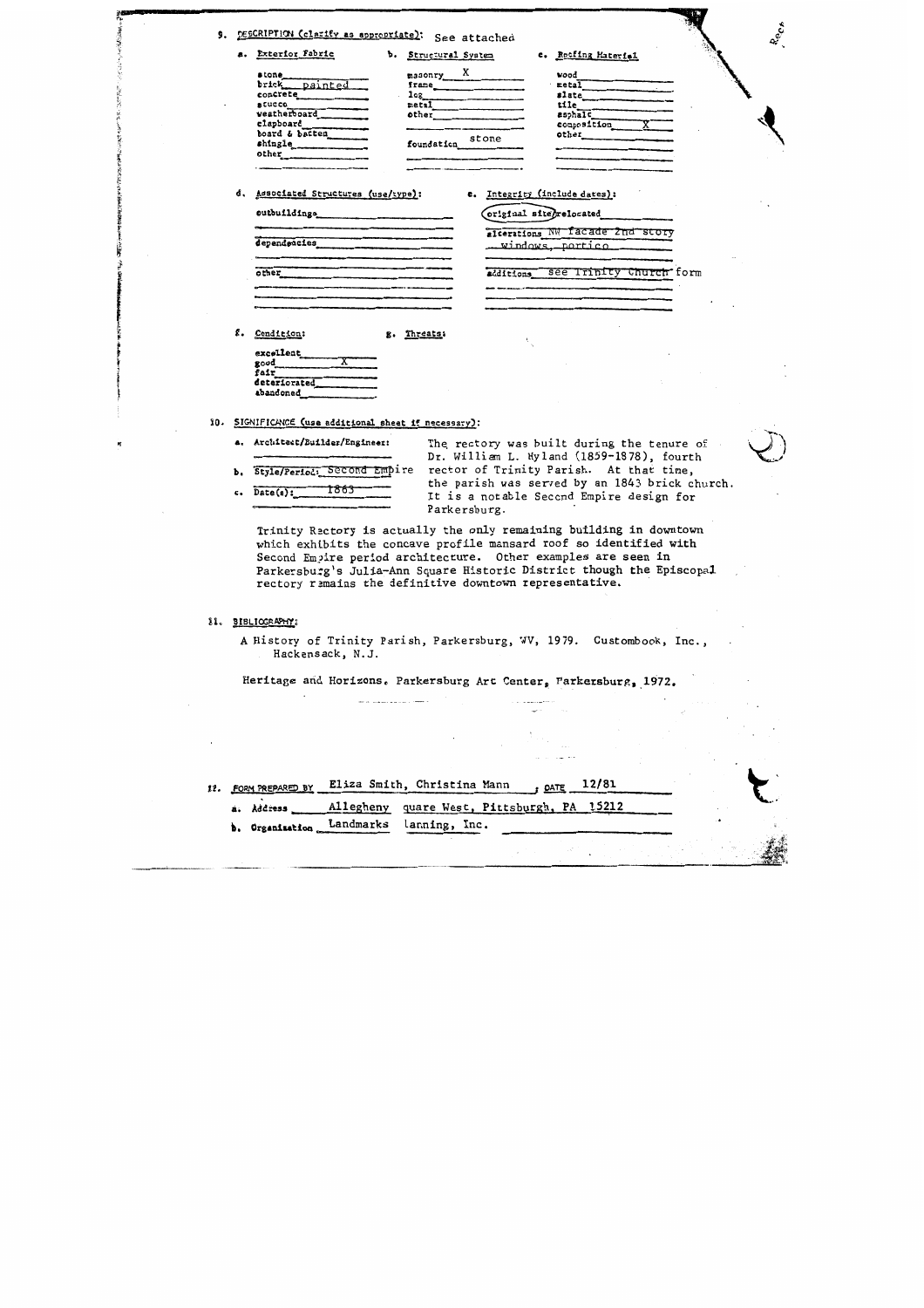Rectory, Trinity Episcopal Church *430* Juliana St. (S corner of Juliana *6* 5th Sts) **92-33** 

 $\bigcirc$ 

10. 200 10 10 10 11 12

The Rectory is a freestanding building, joined by small wings to the church building. It is roughly *5* bays square, of **2** stories plus a concave mansard. The mansard is pierced by **3** dormers on the **NW** (front) facade and a dorner flanked by 2 chimneys on the NE (5th st. ) facade; its cornice is bracketed, *I* with larger, paired brackets between the bays. The 2nd story windows **(3** on NE, 5 on NW originally) are d/s; on the MJ, those in the outer **2** bays are joined by a picture window. The 1st story windows are also d/s. The central doorway on the NW has a transom and sidelights and is sheltered by a concave hood on wrought iron supports.